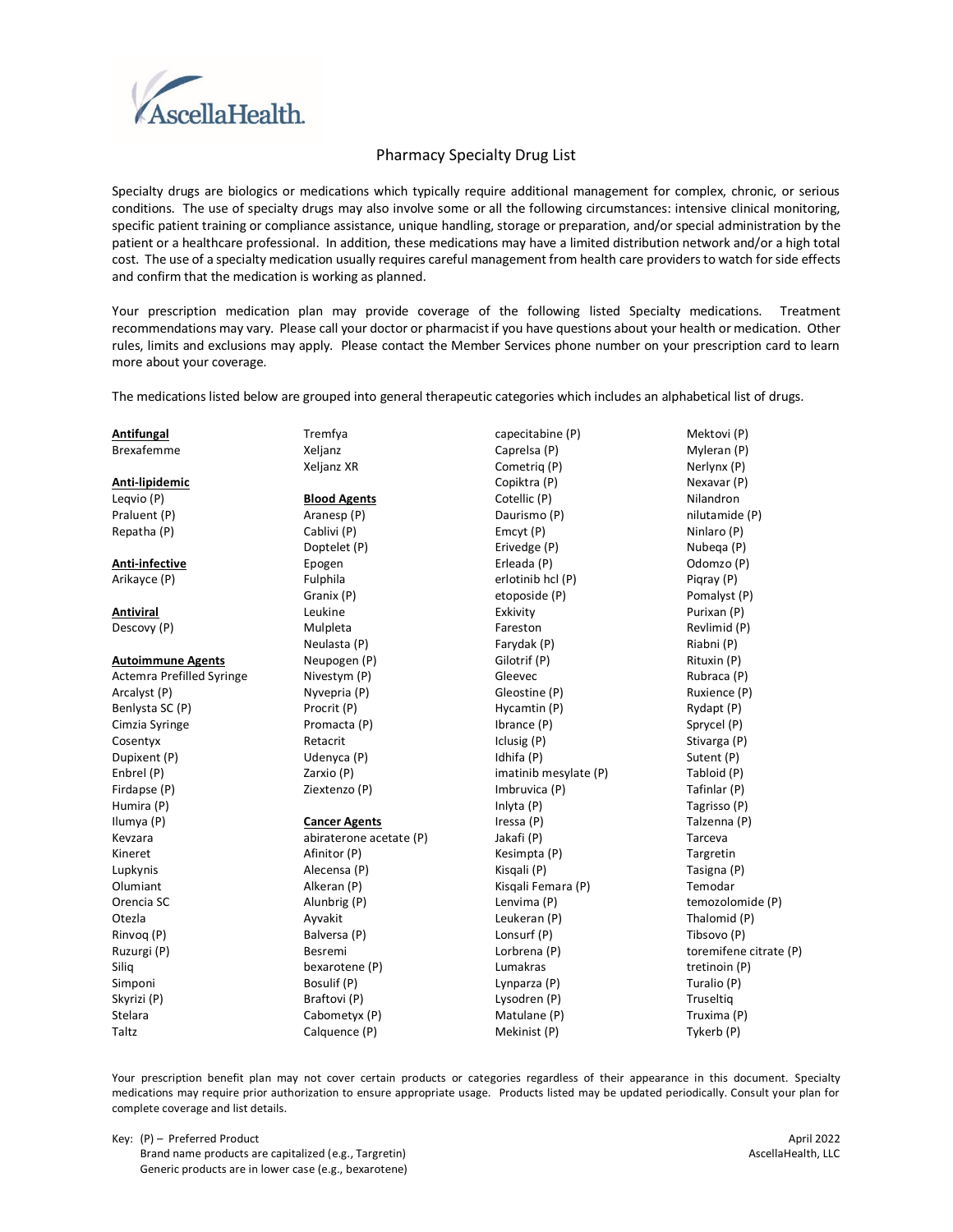

Valchlor (P) Venclexta (P) Verzenio (P) Vitrakvi (P) Vizimpro (P) Votrient (P) Welireg Xalkori (P) Xeloda Xospata (P) Xpovio (P) Xtandi (P) Yonsa (P) Zejula (P) Zelboraf (P) Zolinza (P) Zydelig (P) Zykadia (P) Zytiga

# **Cystic Fibrosis**

Bethkis (P) Cayston (P) Kalydeco (P) Kitabis Pak (P) Orkambi (P) Pulmozyme (P) Symdeko (P) Tobi (P) tobramycin

#### **Atopic Dermatits Agents**

Adbry doxepin (P) Dupixent (P) Elidel Eucrisa (P) Opzelura tacrolimus (P)

### **Endocrine Agents**

Evenity (P) H.P. Acthar Gel (P) Jynarque (P) Natpara (P) octreotide acetate (P) Samsca (P) Sandostatin Signifor (P) Somavert (P) Tymlos (P) Zometa (P)

### **Enzyme Deficiencies**

## Pharmacy Specialty Drug List

Carbaglu (P) Cerdelga (P) Galafold (P) Kuvan (P) miglustat (P) Nityr (P) Orfadin (P) Palynziq (P) Ravicti (P) Strensiq (P) Sucraid (P) Zavesca (P)

#### **Fertility**

Cetrotide chorionic gonadotropin Follistim AQ (P) Ganirelix Acetate Gonal-F/RFF Makena Auto-injector (P) Menopur Novarel (P) Ovidrel Pregnyl

### **Growth Hormones**

Genotropin Humatrope Increlex Norditropin (P) Nutropin Nutropin AQ **Omnitrope** Saizen Serostim Skytrofa Zomacton Zorbtive

# **Hematologics**

Berinert (P) Empaveli (P) Firazyr (P) Haegarda (P) icatibant acetate (P) Ruconest (P)

## **Hemophilia**

Advate (P) Adynovate (P) Afstyla (P) Alphanate (P) Alphanine SD (P) Alprolix (P)

Benefix (P) Coagadex (P) Corifact (P) Eloctate (P) Feiba NF (P) Helixate FS (P) Hemlibra (P) Hemofil M (P) Humate-P (P) Idelvion (P) Ixinity (P) Jivi (P) Koate-DVI (P) Kogenate FS (P) Kovaltry (P) Mononine (P) Novoeight (P) Novoseven/RT (P) Nuwiq (P) Obizur (P) Profilnine SD (P) Rebinyn (P) Recombinate (P) Rixubis (P) Tretten (P) Vonvendi (P) Wilate (P)

### **Hepatitis**

Xyntha (P)

Epclusa (P) Harvoni Intron-A ledipasvir/sofosbuvir (P) Mavyret (P) Pegasys Peg-Intron Rebetol Ribapak Ribasphere ribavirin (P) sofosbuvir/velpatasvir (P) Sovaldi Viekira Vosevi (P)

## **Lung Agents**

Zepatier (P)

Actimmune (P) Esbriet (P) Glassia (P) Nucala SC (P) Ofev (P) Tezspire (P)

### **Migraine Agents** Qulipta (P)

**Multiple Sclerosis**

Ampyra Aubagio (P) Avonex (P) Betaseron Copaxone (P) dalfampridine Extavia (P) Gilenya (P) glatiramer acetate Glatopa Mavenclad Mayzent (P) Plegridy (P) Rebif Tecfidera (P) Vumerity (P)

### **Pulmonary Hypertension**

Adcirca Adempas6 (P) alyq (P) ambrisentan (P) bosentan (P) Letairis (P) Opsumit (P) Orenitram (P) Revatio sildenafil citrate (P) tadalafil (P) Tracleer Tyvaso Uptravi (P) Ventavis (P)

### **Others**

Apokyn (P) Austedo (P) Chenodal (P) Cholbam (P) Cuprimine Cystagon (P) Cystaran (P) deferasirox (P) Depen Titratabs Emflaza (P) Endari (P) Exjade Ferriprox (P) Gattex (P)

Your prescription benefit plan may not cover certain products or categories regardless of their appearance in this document. Specialty medications may require prior authorization to ensure appropriate usage. Products listed may be updated periodically. Consult your plan for complete coverage and list details.

Key: (P) – Preferred Product April 2022<br>Brand name products are capitalized (e.g., Targretin) Maxwell and the US and name products are capitalized (e.g., Targretin) Brand name products are capitalized (e.g., Targretin) Generic products are in lower case (e.g., bexarotene)